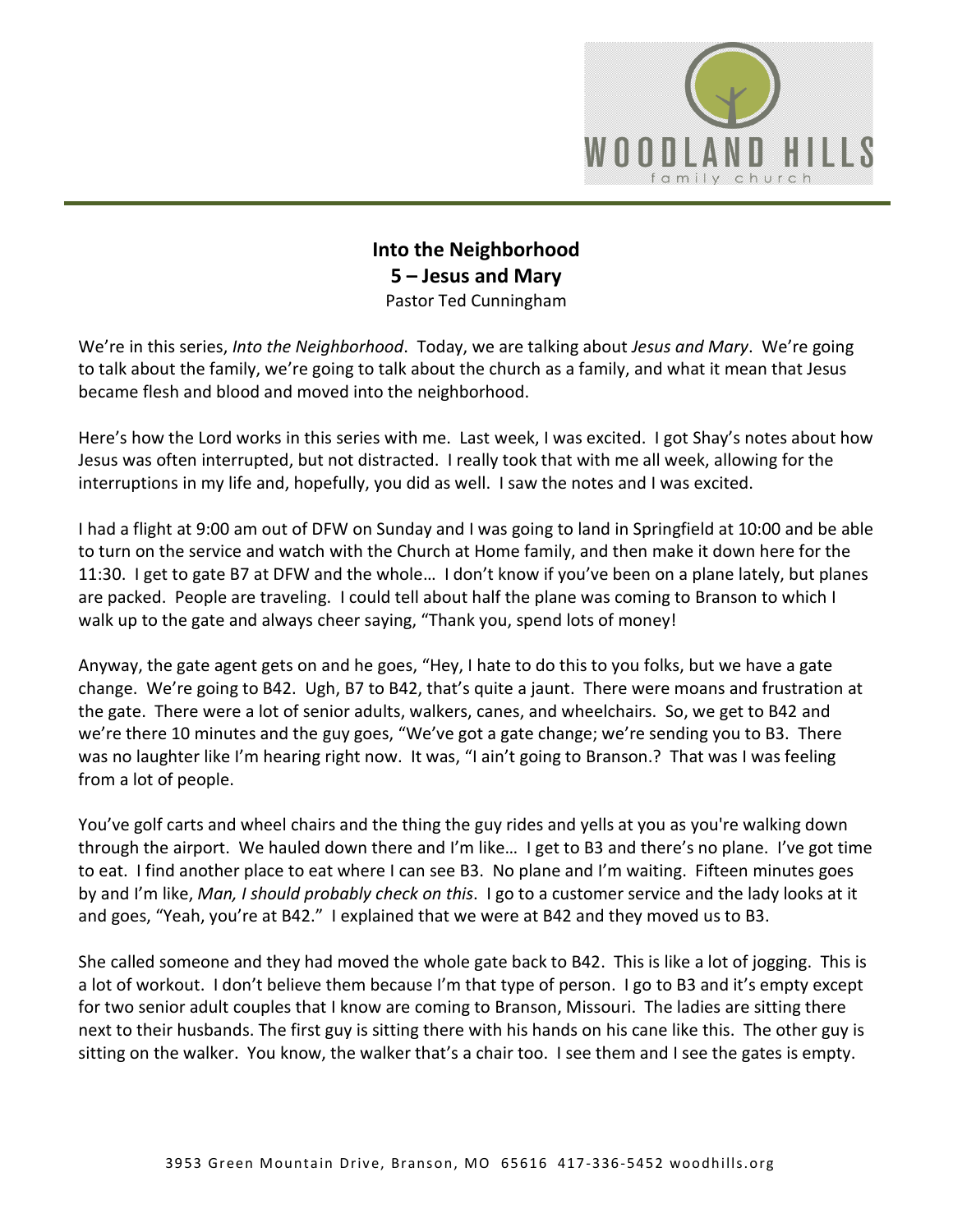I take off toward B42. I'm getting out of breath just telling you the story about the terminal. I get three or four gates down and I realize those two couple don't have a clue what's going on. I go back to B3 and asked if they were all going to Springfield? They said yeah. I told them we were back at B42 and the guy goes, "No, we're not." I said, "They put us back to B42." The guy sitting on his walker is like, "We're dying right here at B3; I ain't going back to B42."

Then I had this moment like what do you think happened? There's no gate agent. There's nobody at the gate. Do you think you beat everybody down here from B42? Is that what you think happened here? I said, "We all came here. We were here 10 minutes and we're back. You then got here late. We've got to get you to B42. I'm going to run, and I'll yell at the first gate agent I see to send you a golf cart. And I'm going to hold the plane for you." I'm really convincing at this type of stuff.

The guy on the walker is like, "We don't want to go." That's what he's saying. I'm going to B42. My watch goes, "Do you want to record this workout?" Absolutely I'm recording this workout. I get back down to B42 and ask them to hold the plane because they have four very old people at B3 stranded, like in the wilderness, and we've got to get them on this plane. The agent thanked me for telling her. I go, "Get somebody down there to help them."

I sit down and it's 10:20 to 10:25 and Shay starts preaching about life as this great adventure. I thought to myself, *at this church, that's what we call the sacred echo*. I'm laughing because this is exactly what Shay… Everybody on the plane… Half of them are napping because they've been working out all morning, like an hour of workout. But they are all just mad and you can see it. The pilot is apologizing and everything.

I'm 15 minutes into the sermon about this adventure and I hear "Make sure you have enough time in your schedule to be interrupted." Not distracted but interrupted. I'm laughing because I'm just putting my life… This is what you're supposed to do when you listen to a sermon. I don't know if you know this. You're supposed to put your life out there and say, "Lord, use this. Teach me and grow me." I'm sitting there and we're waiting and waiting. I know they are waiting on these four old people and they finally come in hobbling onto the plane. They are sitting near me and I take my headphones out and I go, "What an adventure we have had this morning!" They look and me and I go, "Woodhills.org, I want you to check it out. It's a little sermon that will reframe this whole situation for you."

I know you have stories like that. Today, as we look at this interaction at the cross between Jesus and Mary. Here's the lesson we want to get today. The church is a family, and we are called to care for one another. If you're waiting to care for other people, if you're waiting for circumstances, situations, seasons, and stages of life to be perfect, you're never going to care for anyone. We're called to care for each other in the family of God., Brothers and sisters in Christ, we're called to care for each other even when we're tired.

That's why I think this is a perfect message for Mother's Day because that's Mom. Let's start with Jason Brawner's illustration; I think it's perfect. The perfect mix between Mother Theresa and Hulk Hogan. Have you ever looked at a mom and said to yourself, "Why do I admire that woman? Why is that woman such a good mom?"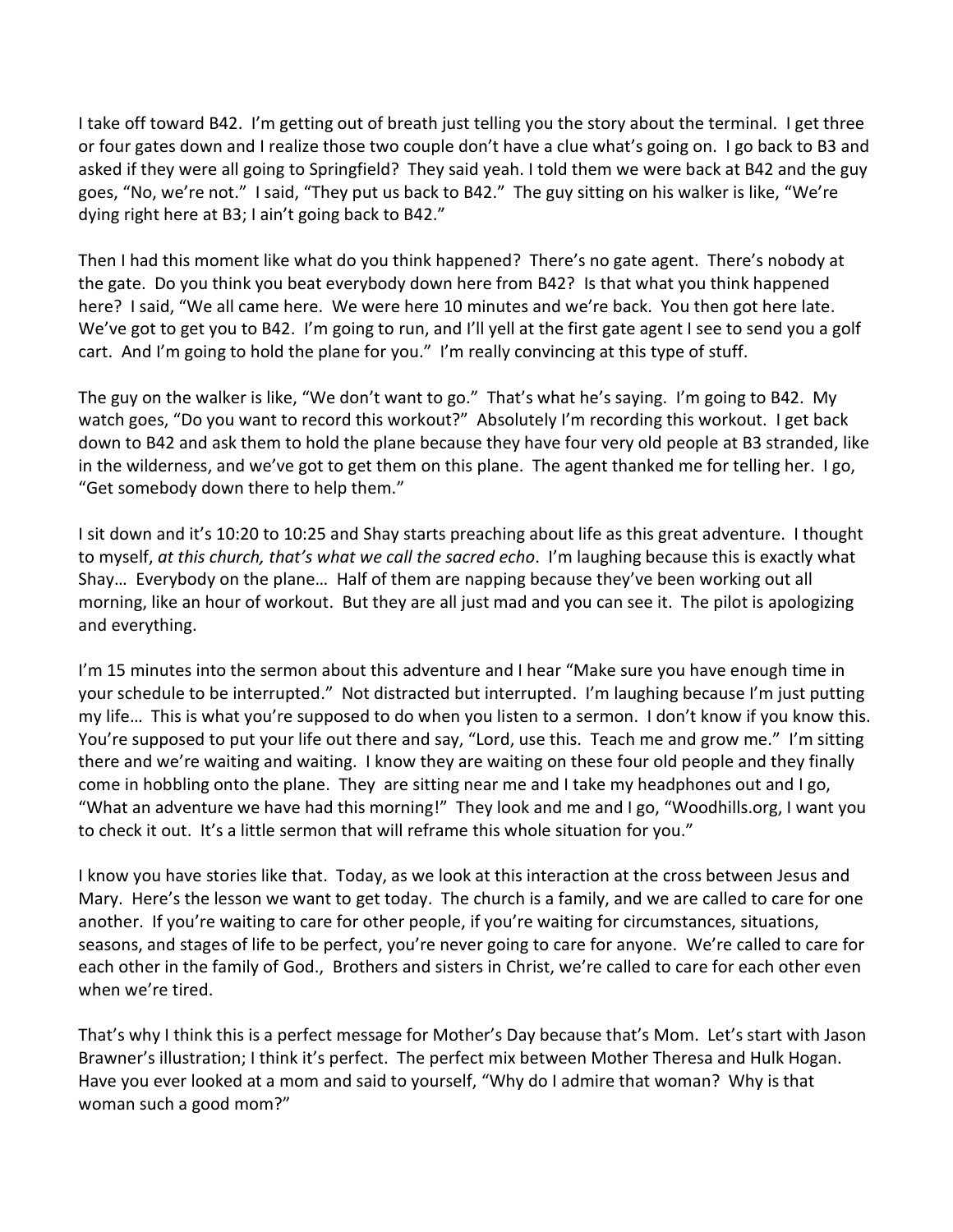It's because she's not one or the other. She's both. Do you hear what I'm saying? Are you the perfect mix between Mother Theresa and Hulk Hogan? Where does she lean? More Hulk Hogan? Well good for you.

That was my mom. My mom leaned toward Hulk Hogan. She believed in public spankings. How many of you were spanked in public? Look around the room! Who thinks we should go back to public spankings? Yes! That would solve…. We would never be a socialist nation if we went back to public spankings. How many remember when your mom spanked you in public and people gathered around to cheer her on? Does anybody remember that? I can remember people saying to my mom, "Why did you wait until aisle 8; he needed it on aisle 2?"

The Mother Theresa mom is the permissive mom. She just loving caring and kind, but there are no boundaries, no consequences for breaking those boundaries. Rhonda, where do you lean. Hulk Hogan! Her whole family is pointing toward Hulk Hogan. Do we have any Mother Theresas in here?

Where Mother Theresa would be the permissive parent, Hulk Hogan would be the dominant parent. But this is why we need moms. If only dads were raising kids, all children would starve. Have you ever been at home… No, this is true. This happened I don't know how many times during the pandemic. The kids come into the family room, "Dad, are we eating something for lunch?"

"I don't know."

"I'm' hungry."

"You're hungry? I'm starving. Where's Mom?"

"She's out running errands."

"Well, call her and see when she's coming back. We gotta eat at some point."

How many dads know what I'm talking about and that's you? "You expect me to make something?"

Here's the lesson that we get. It's for all of us, not just moms today. A mom cares for her children when she's in pain, when she's tired, when she's exhausted. Moms just never stop caring, but a dad… Like when I'm sick, don't expect anything out of me. I can't help you.

I asked Katie, "How good is Matt at caring for Nash and Nora when he's sick." Katie just gave me a look. That's dads though. We need moms.

Today, we're going to see that Jesus did not come to be served but to serve. And in his hour of humiliation, suffering, and pain, he was still meeting the needs of people. And in the case we see today at the cross, the needs of his mom… He's still caring for her. That's what we need to get good at.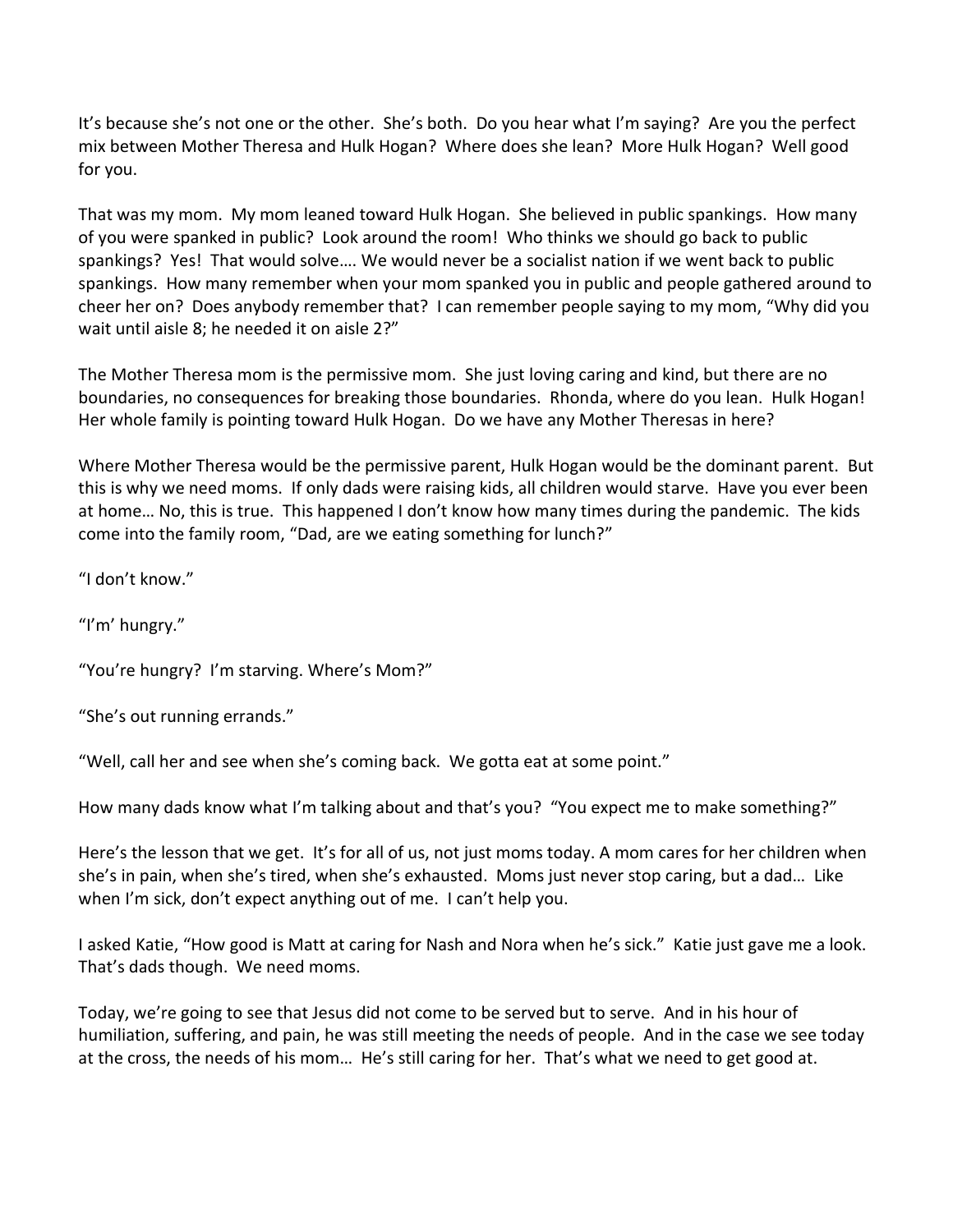In this series, we've looked at just being aware of the people around us. Up until last week and then with Shay… And not only being aware of the people that are around you but being willing to interrupt your life and your schedule and your arrands to notice people and spend time with people. Today, we are taking it another step. Can you do that when you are hurting and in pain?

Before we get there, let's start with Matthew. The Book of Matthew talks about our priority relationship with Jesus. This needs to be the priority of your home. And when Jesus is the priority of your life and your home, it's going to create enemies in your family. This is what Jesus teaches.

Matthew 10, **<sup>34</sup>** *"Do not suppose that I have come to bring peace to the earth. I did not come to bring peace, but a sword."* What he's going to teach us today is when you choose to follow Jesus, he demands undivided allegiance. We looked at it in the first week of this series. There is no fence sitting with Jesus. You follow Jesus, and when you follow Jesus, people will come against you. The world will hate you when you stand up for Christ. When you stand on his word, they are going to come against you.

He says, *35 "For I have come to turn a man against his father, a daughter against her mother, a daughter-in-law against her mother-in-law…"* You look at this and this is really harsh teaching. Here, Jesus is not teaching us to dishonor our parents. That's not at all what he is saying. What he is sharing with us is that by following him, it's going to bring a sword to relationships.

It goes on, *36 "a man's enemies will be the members of his own household."* And some of you have experienced this. Some of you have experienced that when you place faith in Jesus and your parents hear about your new found faith in Jesus… I was just with a guy last week that came to know the Lord in his early 40s. He was saved in his early 40s and his parents have never accepted it. We hear this a lot when we have baptisms at our church. People are like, "I'm not going to be baptized; I'm not ready to be baptized because it would just crush my mom and dad if I were to be baptized after placing faith in Jesus." I just want to encourage you. Get baptized.

What Jesus is teaching us today is make Jesus the priority relationship of your life and then the overflow is all your other relationships. But Jesus is the priority. Some of you… Children have experienced this, parent have experienced this where parents have stood true to their faith and the Word of God and their child decides to go a different direction. The child chooses a different lifestyle and Mom and Dad continue to stay strong in their faith yet even while… This is the "enemies will be members of his household" even while that child is frustrated with them. Mom and Dad, who are still in the midst of that, care for and love that child.

*37 "Anyone who loves their father or mother more than me is not worthy of me; anyone who loves their son or daughter more than me is not worthy of me. 38 Whoever does not take up their cross and follow me is not worthy of me. 39 Whoever finds their life will lose it, and whoever loses their life for my sake will find it.*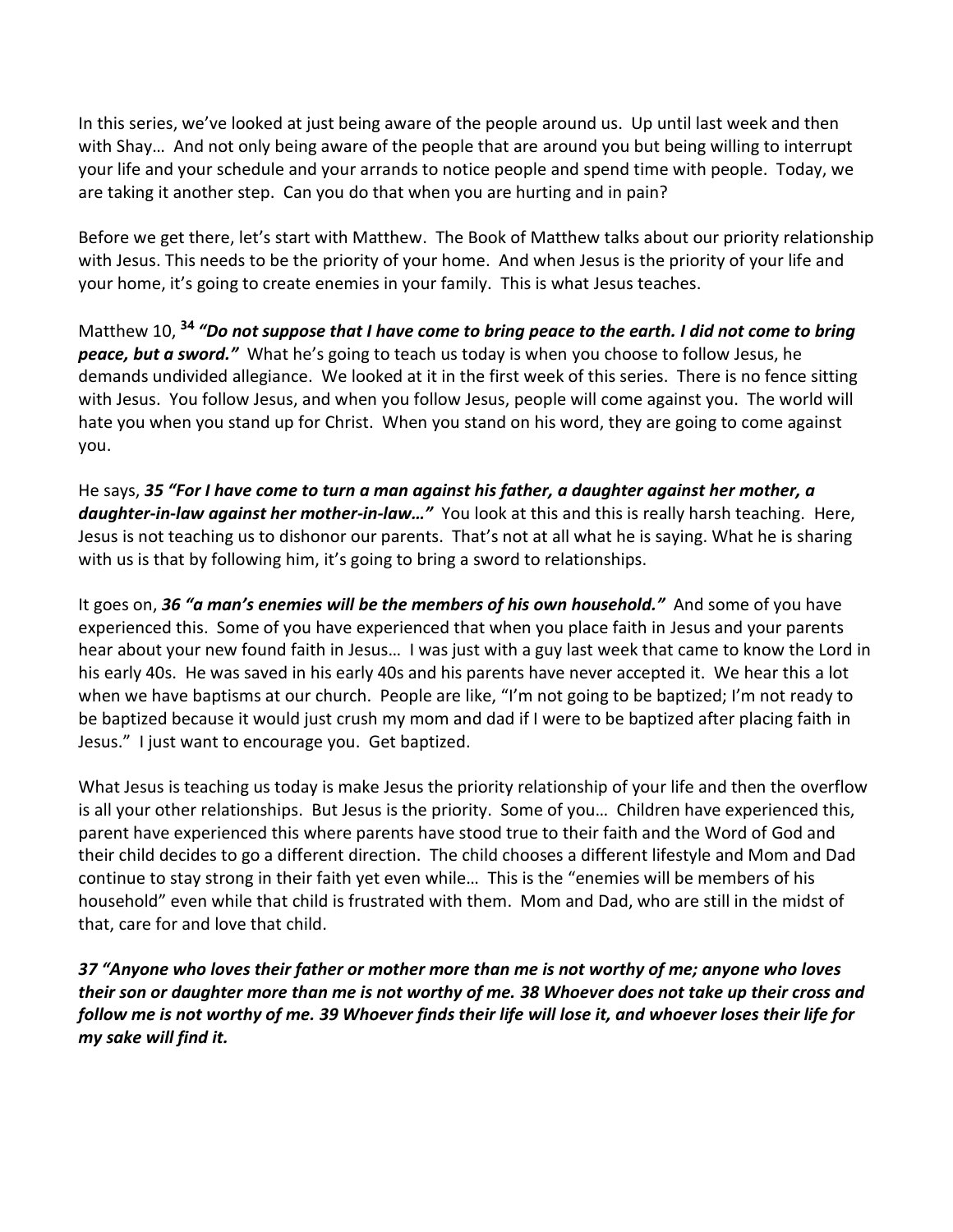Do you know what Jesus is teaching us? He is the source of your life and every other relationship is the overflow. In other words, prioritize your relationship with Jesus over your relationship with your children because that's the overflow. Let Jesus be the source.

After I do a funeral, I always carry the order of service, the obituary of the person that we celebrated in that service in my Bible for a few weeks after the funeral. This is Dorothy Gabriel's celebration of life service. I do that to pray for the family and I do that to continue to mourn with the family and to mourn with hope.

I was so encouraged at Dorothy Gabriel's funeral to see her three children, Debbie, Donnie, and Doug get up here. I'm telling you it ministered to me because here were three children… Yes, they had a lot of great family stories and they have so many sweet memories as a family, but those were all the overflow. Everything was about Dorothy's relationship with the Lord, her priority in her relationship with the Lord. And she had three kids up here expressing that priority and it was the overflow.

Prioritize your relationship with Jesus over your relationship with your parents as well. Let your undivided allegiance with Christ guide you, and when you do that, guess what? By the way, when Jesus says there will be enemies in your own household, I have to say… It's the same thing we've said at this church time and time again. When Jesus says, "If the world hates you, don't be surprised because it hated me first," he's not giving Christians a challenge to live up to. He's not saying go be a jerk and try to get people to hate you. Jesus isn't teaching us in Matthew that you should try to make enemies with your mom and dad and your children. No, he's saying, "By following me, this could happen. A sword could come to your family."

Now I want to take you to the sword that comes to Mary and the pain that she's going to go through, the agony that she is going to go through. As we look at Mary today on Mother's Day, I just want to be really clear. Mary is someone we can honor, someone we can admire, someone we can learn from, but we do not worship her.

In Luke 2, we hear the story of Joseph and Mary and Jesus going to the temple courts. Jesus is going to be blessed, and there is this man named Simeon. All that we know about Simeon is what Luke tells us in Chapter 2. Luke 2 is often where we go at Christmas time. What we know about Simeon is what Luke tells us. We know that he is a devout man, he's a righteous man, he is led by the Holy Spirit, the Holy Spirit is moving in him, moving him. And this is so important – the Holy Spirit tells him because he's anticipating the consolation of Israel. He's excited for the Messiah. The Holy Spirit tells him the Messiah will come before he dies. And then the Holy Spirit moves him to the Temple courts where he holds Jesus, blesses him, and praises God.

But then he says something to Mary that we need to see today. Luke 2 – *34 Then Simeon blessed them and said to Mary, his mother: "This child is destined to cause the falling and rising of many in Israel, and to be a sign that will be spoken against, 35 so that the thoughts of many hearts will be revealed.* Jesus will cause people to make a decision. You will have to make a decision of where you are with him. And then watch what he says. Sometimes we can read over this. This is to Mary. *"And a sword will pierce your own soul too."*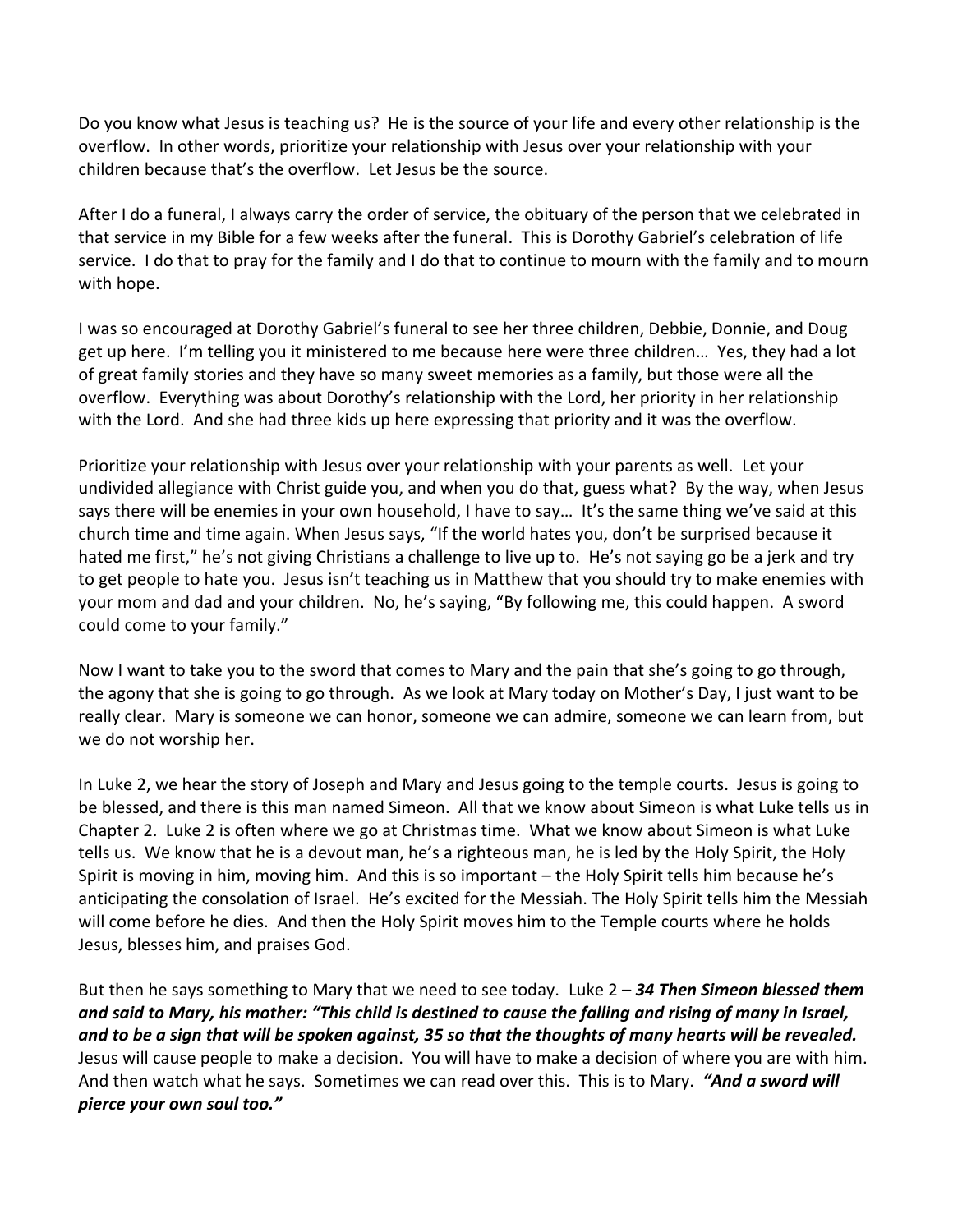Every mom in here can understand this. What he is saying to Mary is, "You are going to experience so much agony when you see your son rejected. You're going to experience pain and suffering as you see Jesus go through this."

That's when we go to the Cross, and we read in John 19, *25 Near the cross of Jesus stood his mother, his mother's sister, Mary the wife of Clopas, and Mary Magdalene. 26 When Jesus saw his mother there, and the disciple whom he loved* (John) *standing nearby, he said to her…* Look at this. He is on the cross. This is one of his statements from the cross, his third statement from the cross. In the middle of all of this, he is going to take time to care for his mom and to bless his mom. *"Woman, here is your son," 27 and to the disciple, "Here is your mother." From that time on, this disciple took her into his home.*

This is the lesson for us today as a church family, as the family of God. **Jesus, in his hour of humiliation, excruciating suffering and pain, was eager to care for his mother in her hour of need.** Would that be true with every follower of Jesus in here when we're going through difficult, challenging, painful seasons.

I've been so grateful all week when I've thought about last year and the suffering, the difficulty, the difficult time that our nation and the world has been in, this church family was a family. You were caring for the needs of one another, you were caring for the needs of your community. I think this is what happens too often when we go through difficult times, "Well, I just need to close in and take care of myself. I won't be good to anybody else if I don't take care of myself."

We call that self-care. Self-care has the purpose of making sure you are as full of the love of God as possible, you are as full as possible so you can care for the needs of other people.

But how do you know the difference between self-care and selfishness? Selfishness is when you're only meeting your needs and only caring about you and what you want and what you desire, and you never think about the needs of other people. That's how you know self-care is moving to selfishness, when it's only about what you're going through.

What we learn today, as Jesus moves into the neighborhood, is that Jesus is the head of the church and calls us to care for one another even in difficult seasons and suffering.

We read in Galatians 6:2 that we're called to carry each other's burdens. That's what the church is supposed to do. When you're suffering, we're supposed to come alongside you. When I'm suffering, you're supposed to come alongside me. When you have a friend or family member in here who is hurting, in pain, humiliated, going through a difficult time maybe in town, going through a difficult time in their business, you come alongside and you care, you reach out.

And by the way, when someone comes alongside you to help you carry your burden and care for you during this time, it doesn't mean you just drop your load on them and move on. No, you continue to carry. That's why when you read the letters the Paul writes to the church family in the New Testament, you'll see this all throughout the New Testament – "Brothers and sisters."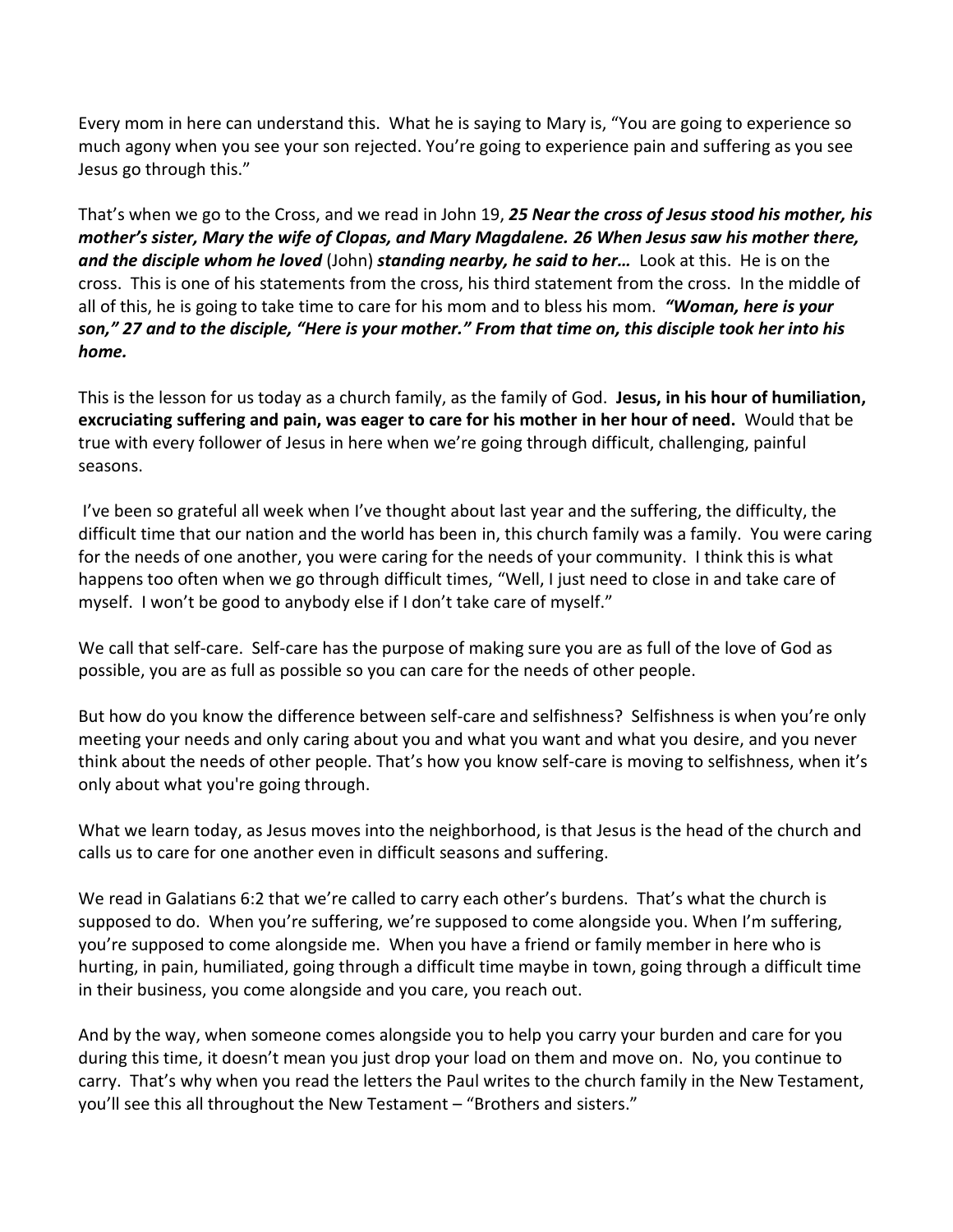Baptists love this term. They label their bathrooms with this. We still go with Men and Women. That's a whole message for another day. Anyway, brothers and sisters. Do you know what he's saying? We're family. And what does family do? Raise your hand if your family exhausts you. They frustrate you. You're worn out. With long periods of time with family, you are just going to be worn out. No mom in here has ever said this. When your little kids are wearing you out, you don't say, "Well, guess what? This is so exhausting that I'm not feeding you for three days." No. You still care for the people who exhaust you. You still care for the people who are the biggest pain in the butt you'll ever meet sometimes.

Here's what we read about brothers and sisters. We bear with each other. We don't just put up with each other, even though we do put up with each other, we bear with each other and we continue to strive. We don't hop from church to church. No, it's like, "You're driving me crazy and I'm in it with you." "I will bear with it and you just offended me and I'm going to forgive you."

I give you plenty of opportunities to practice forgiveness in this church family. Forgive as the Lord forgave you. He is the head, and he calls us to care for one another, to bear with one another. What does that mean? We care for one another through difficult seasons like pandemics. I have to be honest. When I saw churches just kind of back away and just post a few things online, I was thinking this is when the church should be stepping up the most during a difficult season, through clashing opinions called political election cycles.

We have differences of opinion. Listen, Amy and I don't agree on everything, but we're still married. We disagree on a lot, but we bear with each other, we forgive. That's the church. Even when you're hurting, even when your feelings are hurt, you bear with others. When you have limited funds, when you feel like quitting, this is when we lean in. Why? Because we are a church family. The church is not a building, the church is not a day of the week, the church is not an event, it's a family where we bear with one another.

**We struggle together**. We figure things out.

**We suffer together**. We should.

**We endure together**. We don't quit on each other. Why? Because we know who the true and only source of life is and as we're full, we give to one another. We're bearing and forgiving and caring for one another.

**We mourn together**. As for the case just last week and all throughout the seasons of life, and as Katie shared so beautifully this morning, we mourn together. You're not supposed to do that alone. You have a family that comes alongside you that encourages you and helps you.

I can't encourage you enough that if today is the day you're just popping in and you pop in every now and then and you pop in on special holidays or occasions, give Jesus your whole heart, undivided allegiance. Prioritize him in all of your relationship and allow your other relationships – family, friends, co-workers – to be the overflow. Join this church family where we're together through it all no matter what's coming at us. We don't back away when things get hard even during difficult seasons, stages of life, pain. We still lean in, we press in and we care for one another.